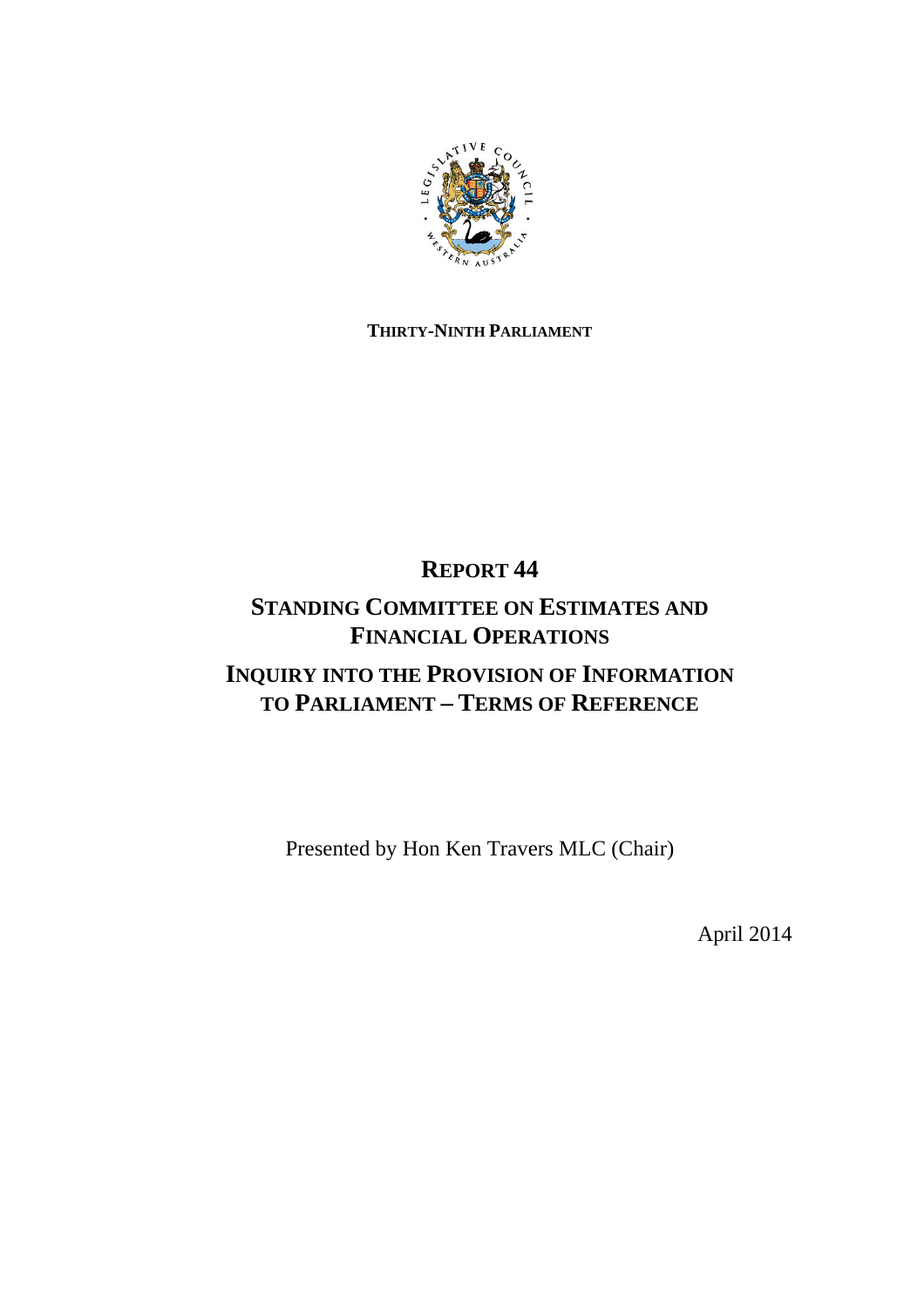## **STANDING COMMITTEE ON ESTIMATES AND FINANCIAL OPERATIONS**

#### **Date first appointed:**

30 June 2005

## **Terms of Reference:**

The following is an extract from Schedule 1 of the Legislative Council Standing Orders:

### "**3. Standing Committee on Estimates and Financial Operations**

- 3.1 An *Estimates and Financial Operations Committee* is established.
- 3.2 The Committee consists of 5 Members, 3 of whom shall be non-government Members.
- 3.3 The functions of the Committee are to
	- (a) consider and report on
		- (i) the estimates of expenditure laid before the Council each year;
		- (ii) any matter relating to the financial administration of the State; and
		- (iii) any bill or other matter relating to the foregoing functions referred by the Council;

and

(b) consult regularly with the Auditor General."

### **Members as at the time of this inquiry:**

| Hon Ken Travers MLC (Chair) | Hon Peter Katsambanis MLC (Deputy Chair) |
|-----------------------------|------------------------------------------|
| Hon Martin Aldridge MLC     | Hon Alanna Clohesy MLC                   |
| Hon Rick Mazza MLC          |                                          |

#### **Staff as at the time of this inquiry:**

| Kate McConigley (Advisory Officer) | Samantha Parsons (Committee Clerk) |
|------------------------------------|------------------------------------|
| Andrew Hawkes (Advisory Officer)   |                                    |

#### **Address:**

Parliament House, Perth WA 6000, Telephone (08) 9222 7222 lcco@parliament.wa.gov.au Website: http://www.parliament.wa.gov.au

**ISBN 978-1-922047-74-8**